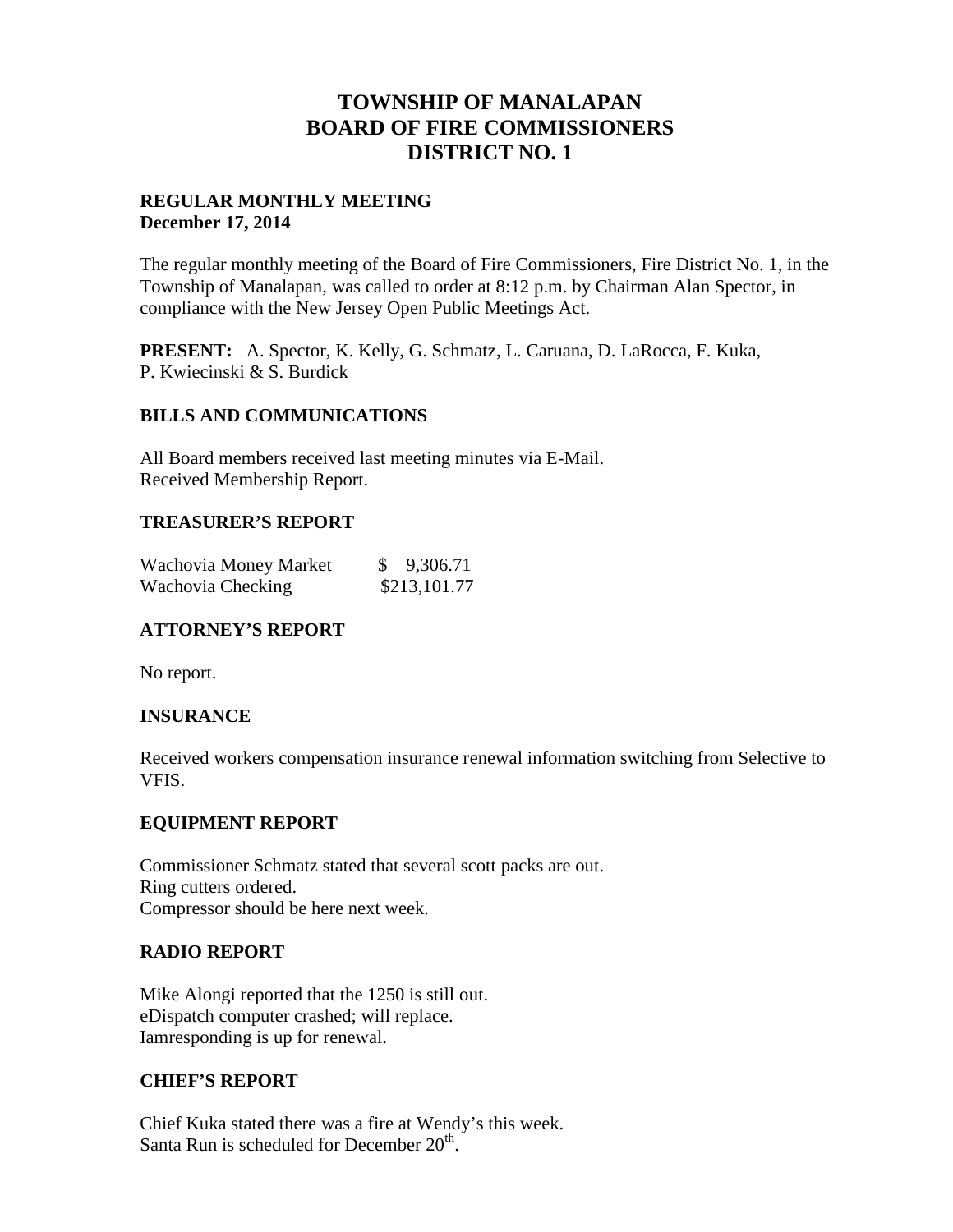## **TRUCK REPORT**

26-1-80 – Fire & Safety finished the work on the  $a/c$ Chief Kuka's truck had an oil change.

## **ASSOCIATION REPORT**

Blocks for back patio were delivered. Parking lot at Satellite was repaired.

#### **TRUSTEES' REPORT**

No report.

## **OLD BUSINESS**

See attached.

#### **NEW BUSINESS**

Commissioner Schmatz made a motion to pay all vouchers; this was seconded by Commissioner Kelly. All voted aye.

Commissioner Spector made a motion to set up an account with 33 East Car Wash to wash the vehicles for \$6 each; this was seconded by Commissioner Kelly. Commissioners Spector, Kelly, Caruana & LaRocca voted aye; Commissioner Schmatz voted nay.

Commissioner Kelly made a motion not to exceed \$6,200 to purchase 4 multi-gas meters; this was seconded by Commissioner LaRocca. All voted aye.

Commissioner Kelly made a motion not to exceed \$4,600 to purchase a set of gear for Weigert; these were seconded by Commissioner LaRocca. All voted aye.

Commissioner Kelly made a motion not to exceed \$2,000 to purchase a Mustang ice water rescue suit; these were seconded by Commissioner Schmatz. All voted aye.

Commissioner Kelly made a motion not to exceed \$2,000 to repair the webbing in the scot masks; these were seconded by Commissioner Schmatz. All voted aye.

Chief Kuka reported that all fire extinguishers were serviced.

Commissioner Kelly made a motion to upgrade phone service to have a virtual receptionist; these were seconded by Commissioner Schmatz. All voted aye.

Commissioner Kelly made a motion to approve the budget as amended; these were seconded by Commissioner Spector. All voted aye.

Meeting opened to the public at 9:22 P.M.

A motion was made by Commissioner Spector to adjourn; it was seconded by Commissioner Kelly and all voted aye.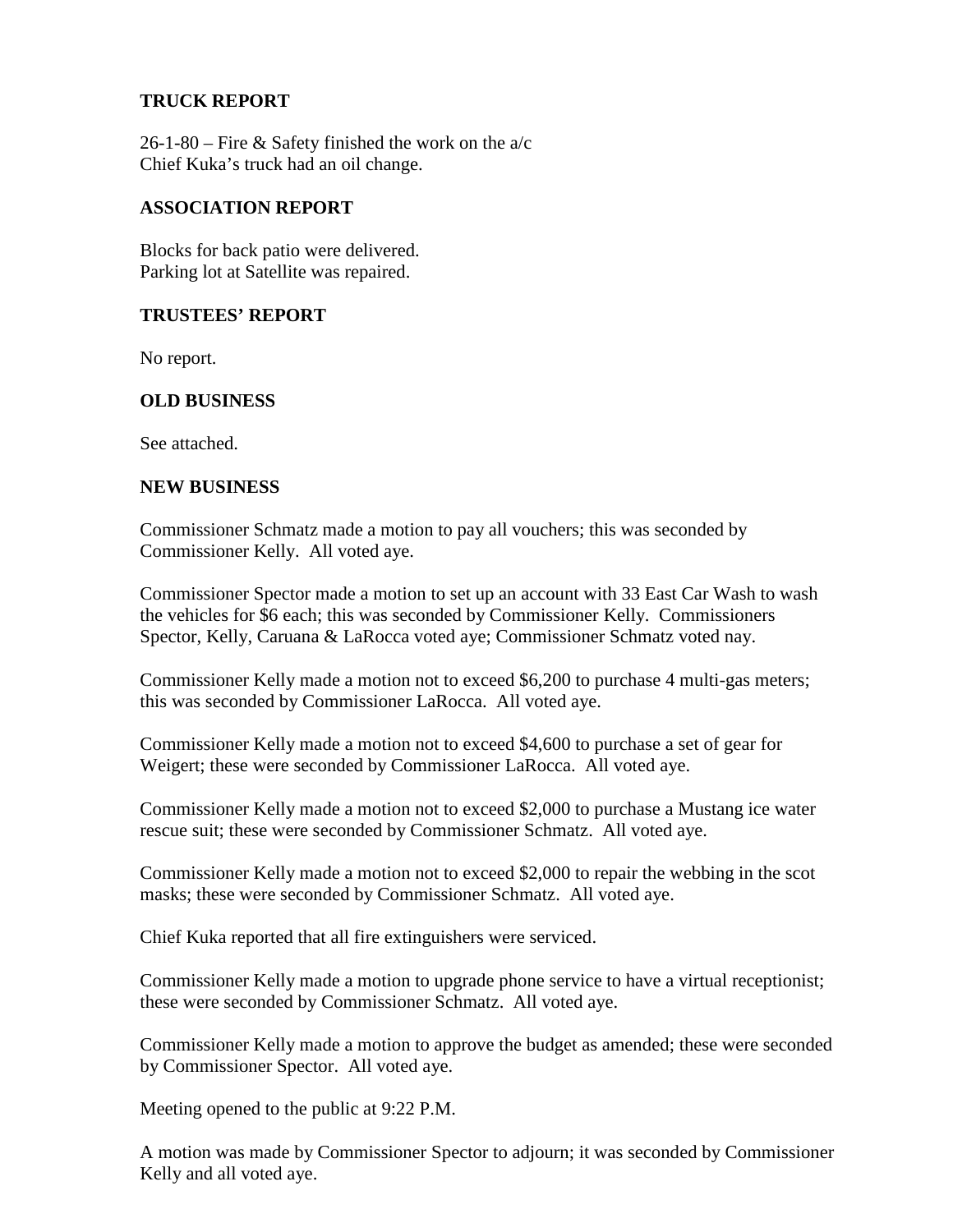Meeting adjourned at 9:25 P.M.

Respectfully submitted, Kenneth Kelly, Clerk